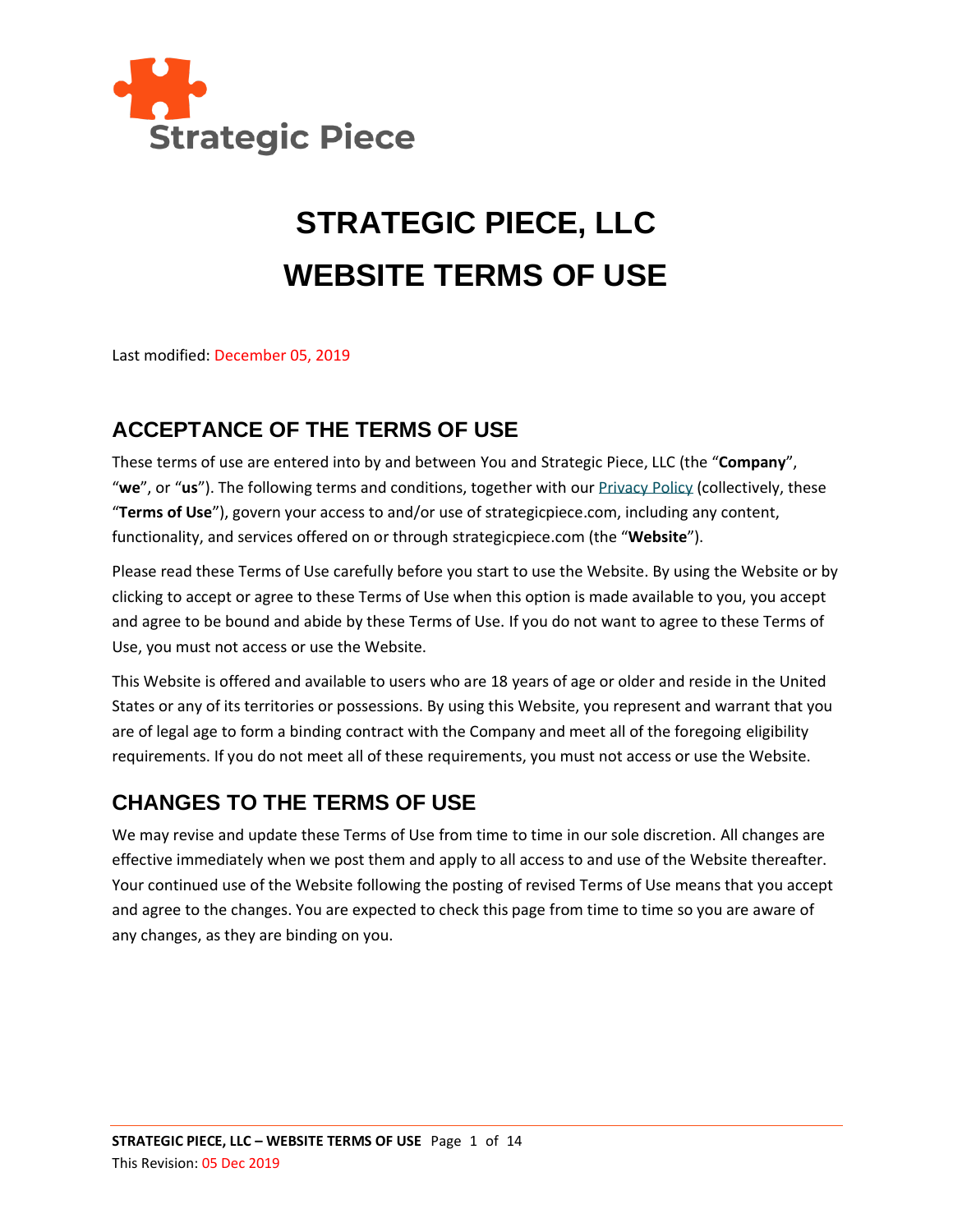

## **ACCESSING THE WEBSITE AND ACCOUNT SECURITY**

We reserve the right to withdraw or amend this Website, and any service or material we provide on the Website, in our sole discretion without notice. We will not be liable if for any reason all or any part of the Website is unavailable at any time or for any period. From time to time, we may restrict access to some parts of the Website, or the entire Website, to users, including registered users.

You are responsible for:

- **■** Making all arrangements necessary for you to have access to the Website.
- **E** Ensuring that all persons who access the Website through your internet connection are aware of these Terms of Use and comply with them.

To access the Website or some of the resources it offers, you may be asked to provide certain registration details or other information. It is a condition of your use of the Website that all the information you provide on the Website is correct, current, and complete. You agree that all information you provide to register with this Website or otherwise, including but not limited to through the use of any interactive features on the Website, is governed by ou[r Privacy Policy,](http://www.strategicpiece.com/privacy-policy) and you consent to all actions we take with respect to your information consistent with our Privacy Policy.

If you choose, or are provided with, a username, password, or any other piece of information as part of our security procedures, you must treat such information as confidential, and you must not disclose it to any other person or entity. You also acknowledge that your account is personal to you and agree not to provide any other person with access to this Website or portions of it using your username, password, or other security information. You agree to notify us immediately of any unauthorized access to or use of your username or password or any other breach of security. You also agree to ensure that you exit from your account at the end of each session. You should use particular caution when accessing your account from a public or shared computer so that others are not able to view or record your password or other personal information.

We have the right to disable any username, password, or other identifier, whether chosen by you or provided by us, at any time in our sole discretion for any or no reason, including if, in our opinion, you have violated any provision of these Terms of Use.

## **INTELLECTUAL PROPERTY RIGHTS; LICENSE**

The Website and its entire contents, features, and functionality (including but not limited to all information, software, text, displays, images, video, and audio, and the design, selection, and arrangement thereof) are owned by the Company, its licensors, or other providers of such material and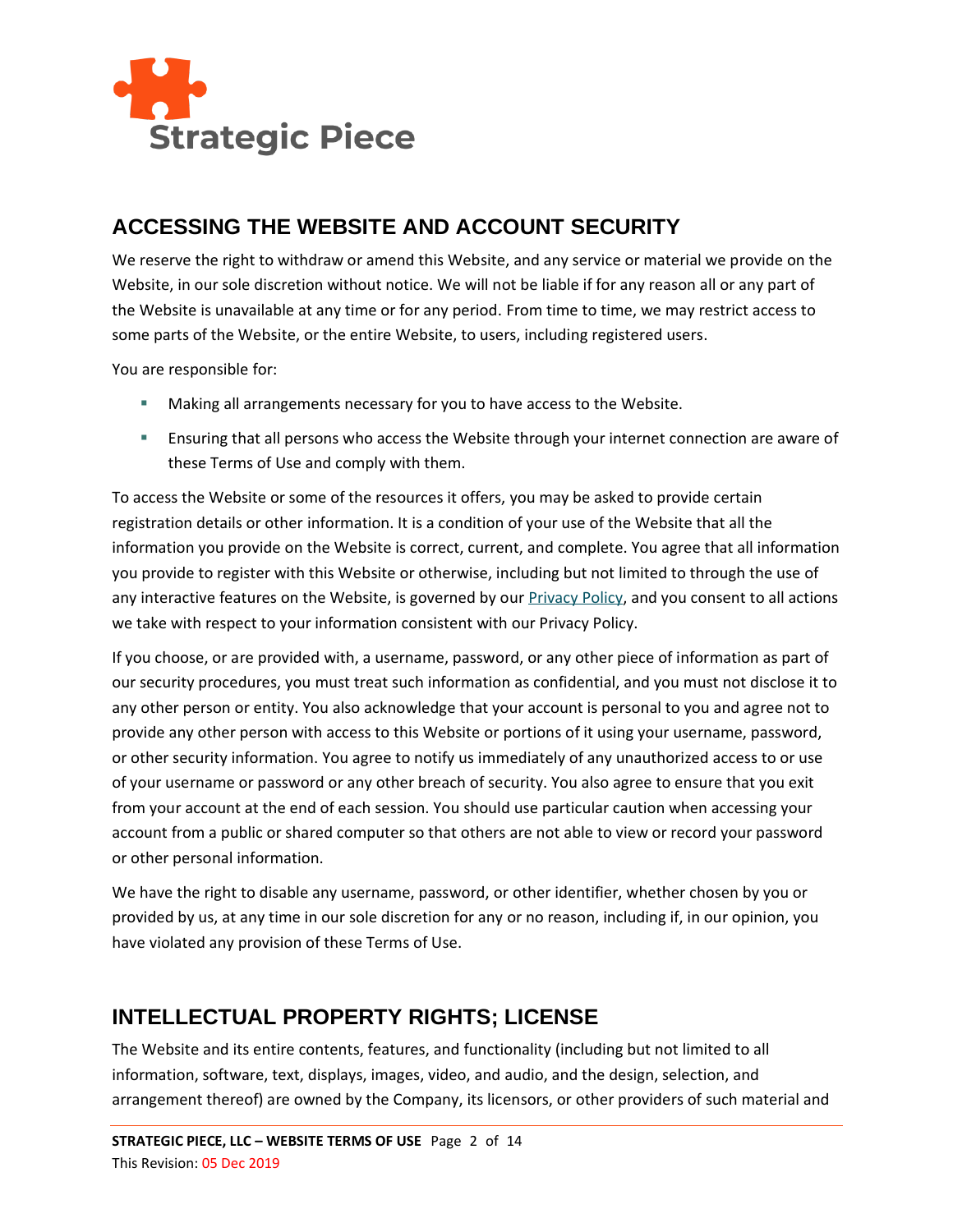

are protected by United States and international copyright, trademark, patent, trade secret, and other intellectual property or proprietary rights laws.

Subject to these Terms of Use, we grant you a limited, personal, non-exclusive, non-transferable, and revocable license to use the Website for your personal, professional development, non-commercial use only (the "**License**"). You must not reproduce, distribute, modify, create derivative works of, publicly display, publicly perform, republish, download, store, or transmit any of the material on our Website, except as follows:

- Your computer may temporarily store copies of such materials in RAM incidental to your accessing and viewing those materials.
- You may store files that are automatically cached by your Web browser for display enhancement purposes.
- You may print or download one copy of a reasonable number of pages or files (e.g. worksheets, checklists, and other documents/templates) of the Website for your own personal, professional development, non-commercial use and not for further reproduction, publication, or distribution.
- **E** If we provide desktop, mobile, or other applications for download, you may download a single copy to your computer or mobile device solely for your own personal, non-commercial use, provided you agree to be bound by our end user license agreement for such applications.
- If we provide [social media features](#page-9-0) with certain content, you may take such actions as are enabled by such features.

You must not:

- Modify copies of any materials from this site with the exception of materials intended for use (e.g. templates).
- **E** Use any illustrations, photographs, video or audio sequences, or any graphics separately from the accompanying text.
- **EXECT** Delete or alter any copyright, trademark, or other proprietary rights notices from copies of materials from this site.

You must not access or use for any commercial purposes any part of the Website or any services or materials available through the Website.

If you wish to make any use of material on the Website other than that set out in this section, please address your request to: [info@strategicpiece.com.](mailto:info@strategicpiece.com)

If you print, copy, modify, download, or otherwise use or provide any other person with access to any part of the Website in breach of these Terms of Use, your right to use the Website will stop immediately and you must, at our option, return or destroy any copies of the materials you have made. No right, title, or interest in or to the Website or any content on the Website is transferred to you, and all rights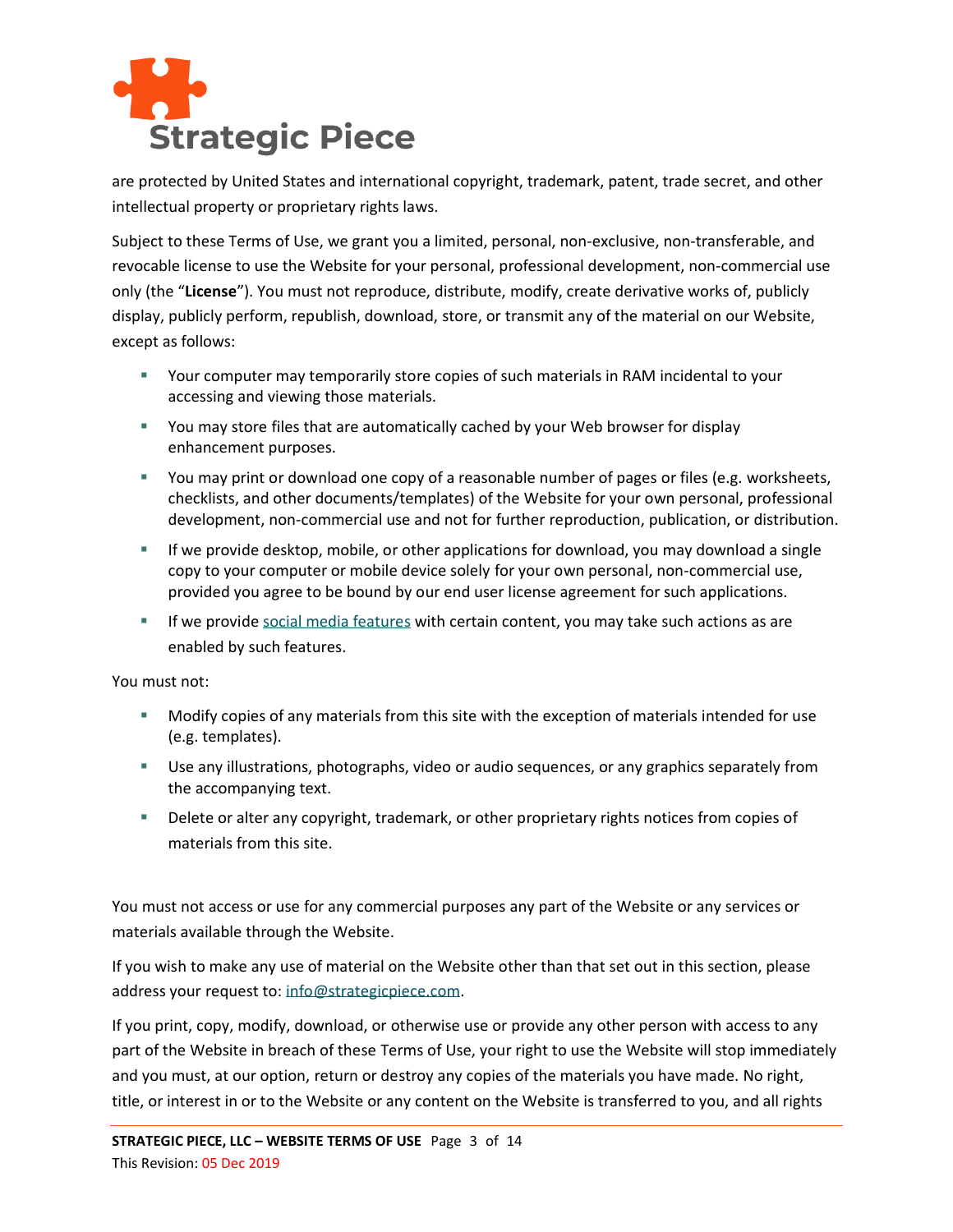

not expressly granted are reserved by the Company. Any use of the Website not expressly permitted by these Terms of Use is a breach of these Terms of Use and may violate copyright, trademark, and other laws.

#### **TRADEMARKS**

The Company name, its logo, the terms Strategic Piece Process, Strategic Piece Talks, and Strategic Piece Corps, and all related names, logos, product and service names, designs, and slogans are trademarks of the Company or its affiliates or licensors. You must not use such marks without the prior written permission of the Company. All other names, logos, product and service names, designs, and slogans on this Website are the trademarks of their respective owners.

## **PROHIBITED USES**

You may use the Website only for lawful purposes and in accordance with these Terms of Use. You agree not to use the Website:

In any way that violates any applicable federal, state, local, or international law or regulation (including, without limitation, any laws regarding the export of data or software to and from the US or other countries).

- For the purpose of exploiting, harming, or attempting to exploit or harm minors in any way by exposing them to inappropriate content, asking for personally identifiable information, or otherwise.
- To send, knowingly receive, upload, download, use, or re-use any material that does not comply with the [Content Standards](#page-7-0) set out in these Terms of Use.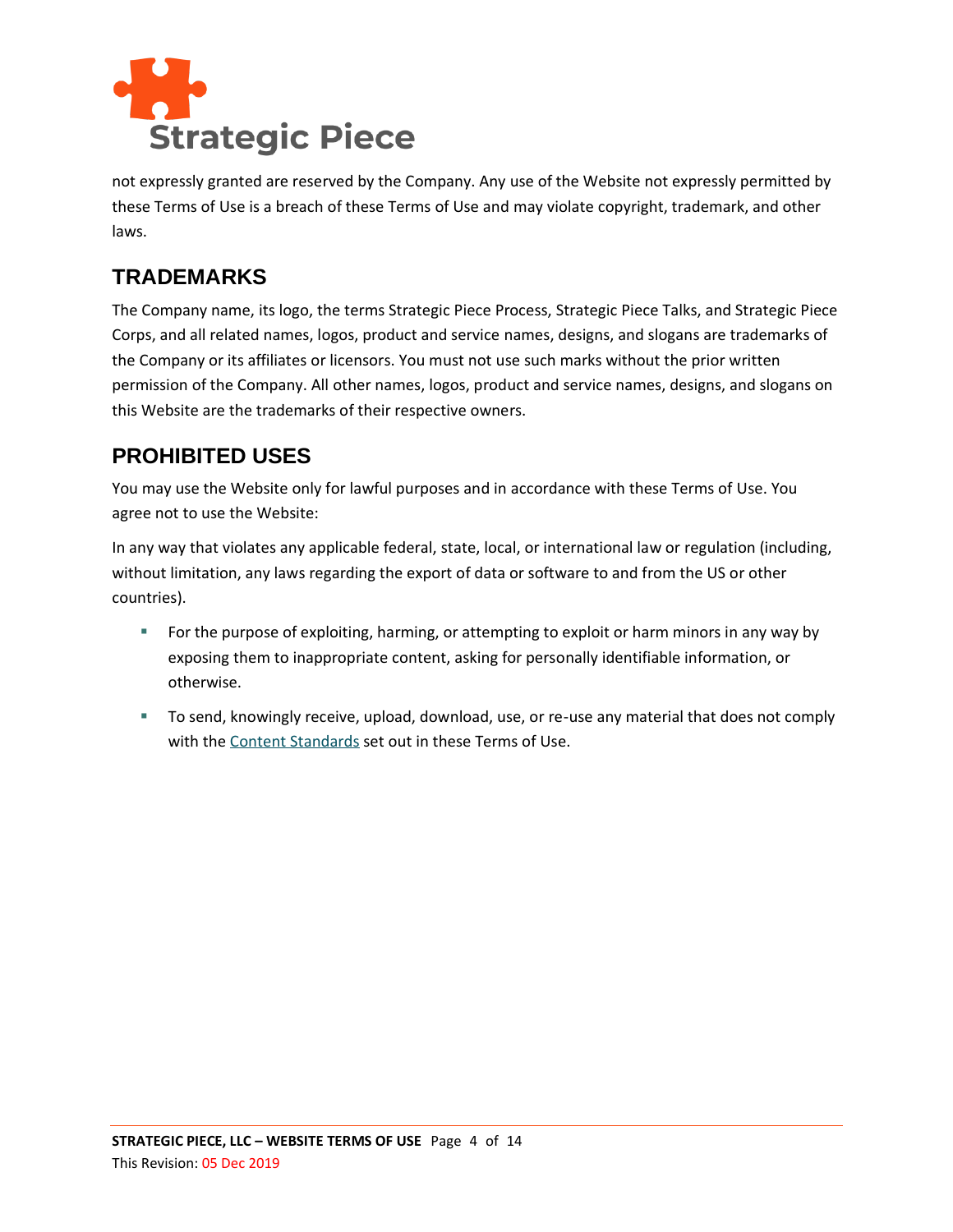

- To transmit, or procure the sending of, any advertising or promotional material without our prior written consent, including any "junk mail", "chain letter", "spam", or any other similar solicitation.
- To impersonate or attempt to impersonate the Company, a Company employee, another user, or any other person or entity (including, without limitation, by using email addresses or screen names associated with any of the foregoing).
- To engage in any other conduct that restricts or inhibits anyone's use or enjoyment of the Website, or which, as determined by us, may harm the Company or users of the Website or expose them to liability.

Additionally, you agree not to:

- Use the Website in any manner that could disable, overburden, damage, or impair the site or interfere with any other party's use of the Website, including their ability to engage in real time activities through the Website.
- Use any robot, spider, or other automatic device, process, or means to access the Website for any purpose, including monitoring or copying any of the material on the Website.
- **E** Use any manual process to monitor or copy any of the material on the Website or for any other unauthorized purpose without our prior written consent.
- Use any device, software, or routine that interferes with the proper working of the Website.
- **EXED** Introduce any viruses, Trojan horses, worms, logic bombs, or other material that is malicious or technologically harmful.
- **EXTEM** Attempt to gain unauthorized access to, interfere with, damage, or disrupt any parts of the Website, the server on which the Website is stored, or any server, computer, or database connected to the Website.
- **E** Attack the Website via a denial-of-service attack or a distributed denial-of-service attack.
- Otherwise attempt to interfere with the proper working of the Website.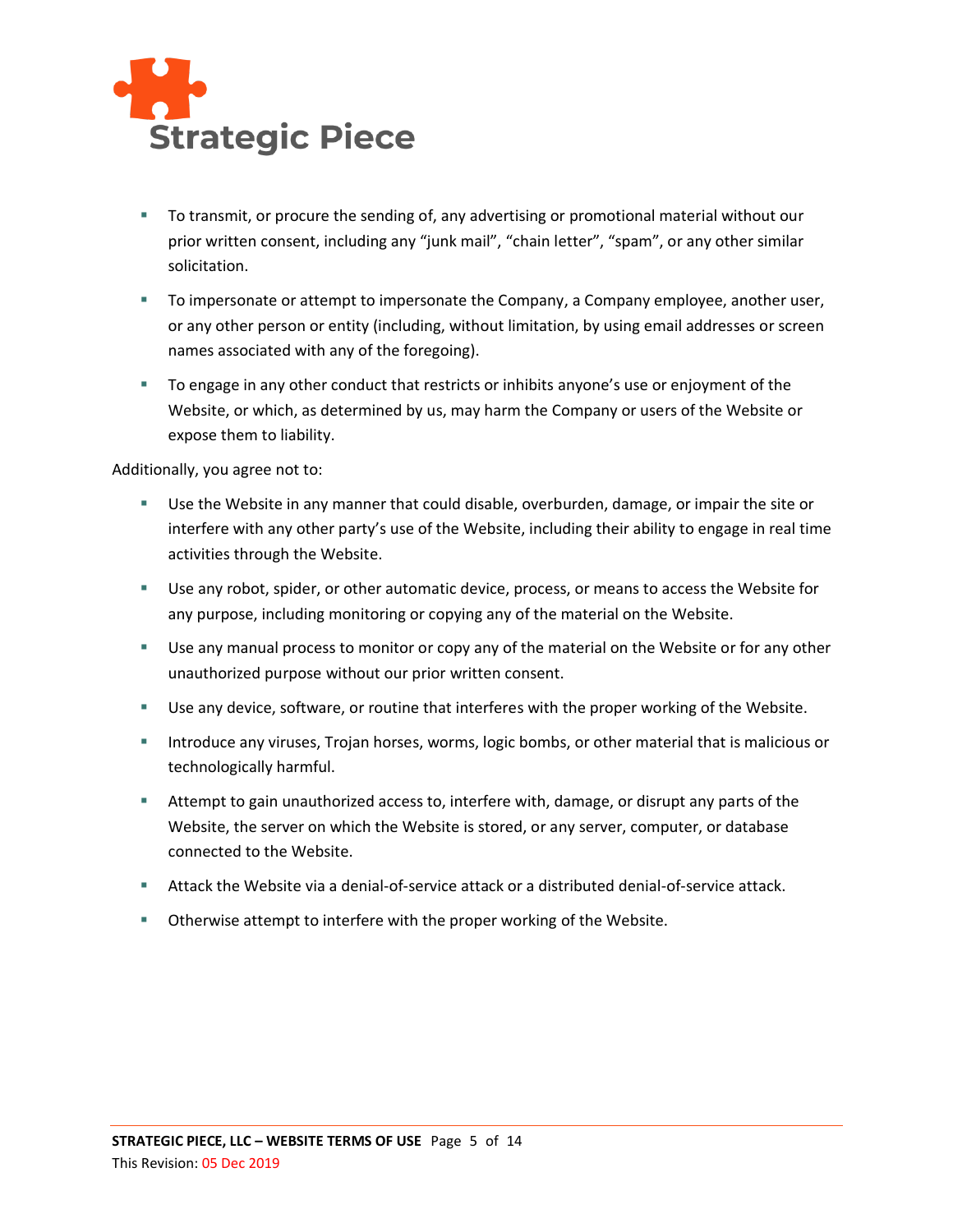

#### **USER CONTRIBUTIONS**

The Website may contain personal profiles, forums, and other interactive features (collectively, "**Interactive Services**") that allow users to post, submit, publish, display, or transmit to other users or other persons (hereinafter, "**post**") content or materials (collectively, "**User Contributions**") on or through the Website.

All User Contributions must comply with the [Content Standards](#page-7-0) set out in these Terms of Use.

Any User Contribution you post to the site will be considered non-confidential and non-proprietary. By providing any User Contribution on the Website, you grant us and our affiliates and service providers, and each of their and our respective licensees, successors, and assigns the right to use, reproduce, modify, perform, display, distribute, and otherwise disclose to third parties any such material for any purpose.

You represent and warrant that:

- You own or control all rights in and to the User Contributions and have the right to grant the license granted above to us and our affiliates and service providers, and each of their and our respective licensees, successors, and assigns.
- **E** All of your User Contributions do and will comply with these Terms of Use.
- You understand and acknowledge that you are responsible for any User Contributions you submit or contribute, and you, not the Company, have full responsibility for such content, including its legality, reliability, accuracy, and appropriateness.
- We are not responsible or liable to any third party for the content or accuracy of any User Contributions posted by you or any other user of the Website.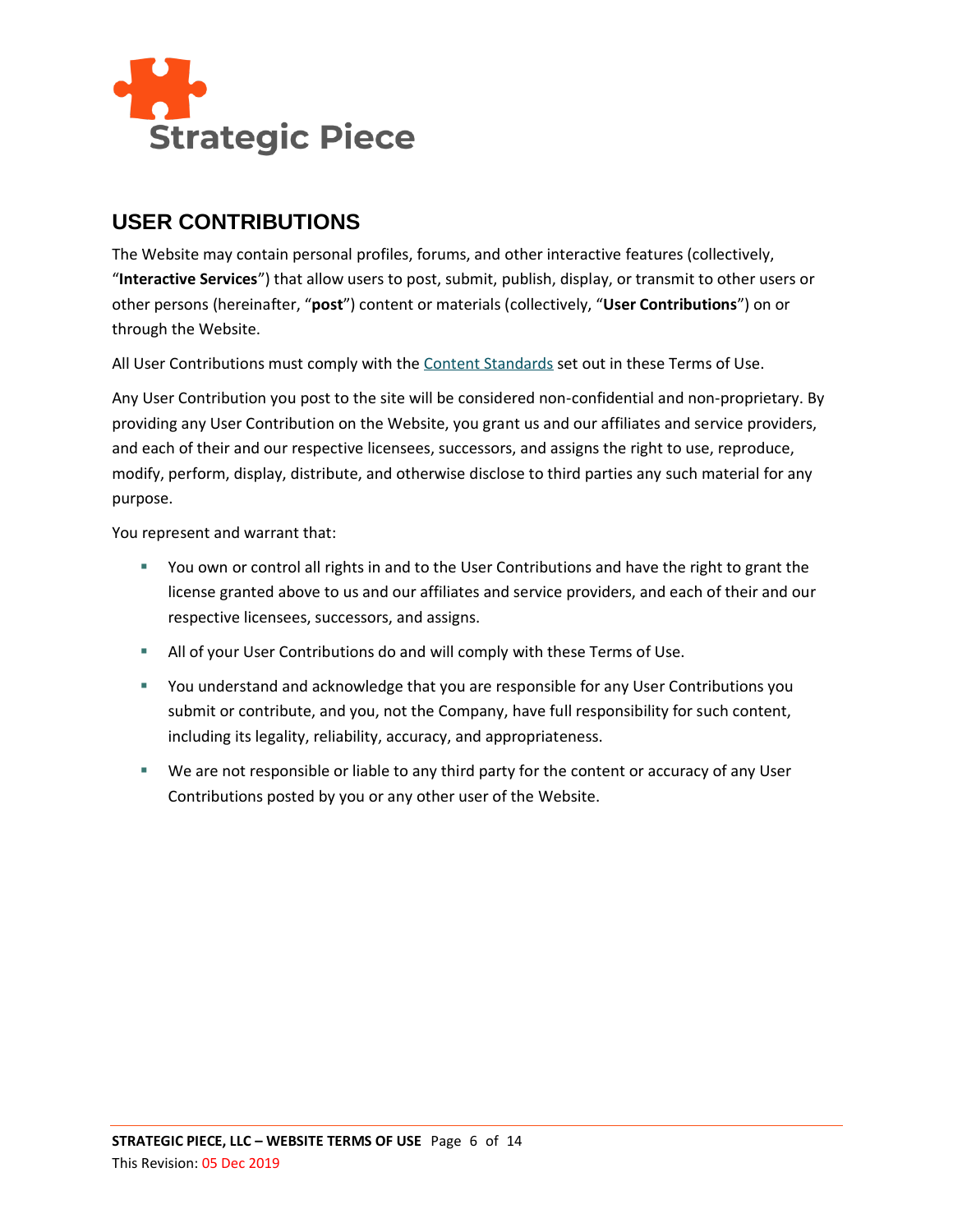

#### **MONITORING AND ENFORCEMENT; TERMINATION**

We have the right to:

- Remove or refuse to post any User Contributions for any or no reason in our sole discretion.
- **EXECT** Take any action with respect to any User Contribution that we deem necessary or appropriate in our sole discretion, including if we believe that such User Contribution violates these Terms of Use, including the Content Standards, infringes any intellectual property right or other right of any person or entity, threatens the personal safety of users of the Website or the public, or could create liability for the Company.
- **E** Disclose your identity or other information about you to any third party who claims that material posted by you violates their rights, including their intellectual property rights or their right to privacy.
- **E** Take appropriate legal action, including without limitation, referral to law enforcement, for any illegal or unauthorized use of the Website.
- **E** Terminate or suspend your access to all or part of the Website for any or no reason, including without limitation, any violation of these Terms of Use.

Without limiting the foregoing, we have the right to cooperate fully with any law enforcement authorities or court order requesting or directing us to disclose the identity or other information of anyone posting any materials on or through the Website. You waive and hold harmless the company and its affiliates, licensees, and service providers from any claims resulting from any action taken by any of the foregoing parties during, or taken as a consequence of, investigations by either such parties or law enforcement authorities.

However, we cannot and do not undertake to review any material before it is posted on the Website and cannot ensure prompt removal of objectionable material after it has been posted. Accordingly, we assume no liability for any action or inaction regarding transmissions, communications, or content provided by any user or third party. We have no liability or responsibility to anyone for performance or nonperformance of the activities described in this section.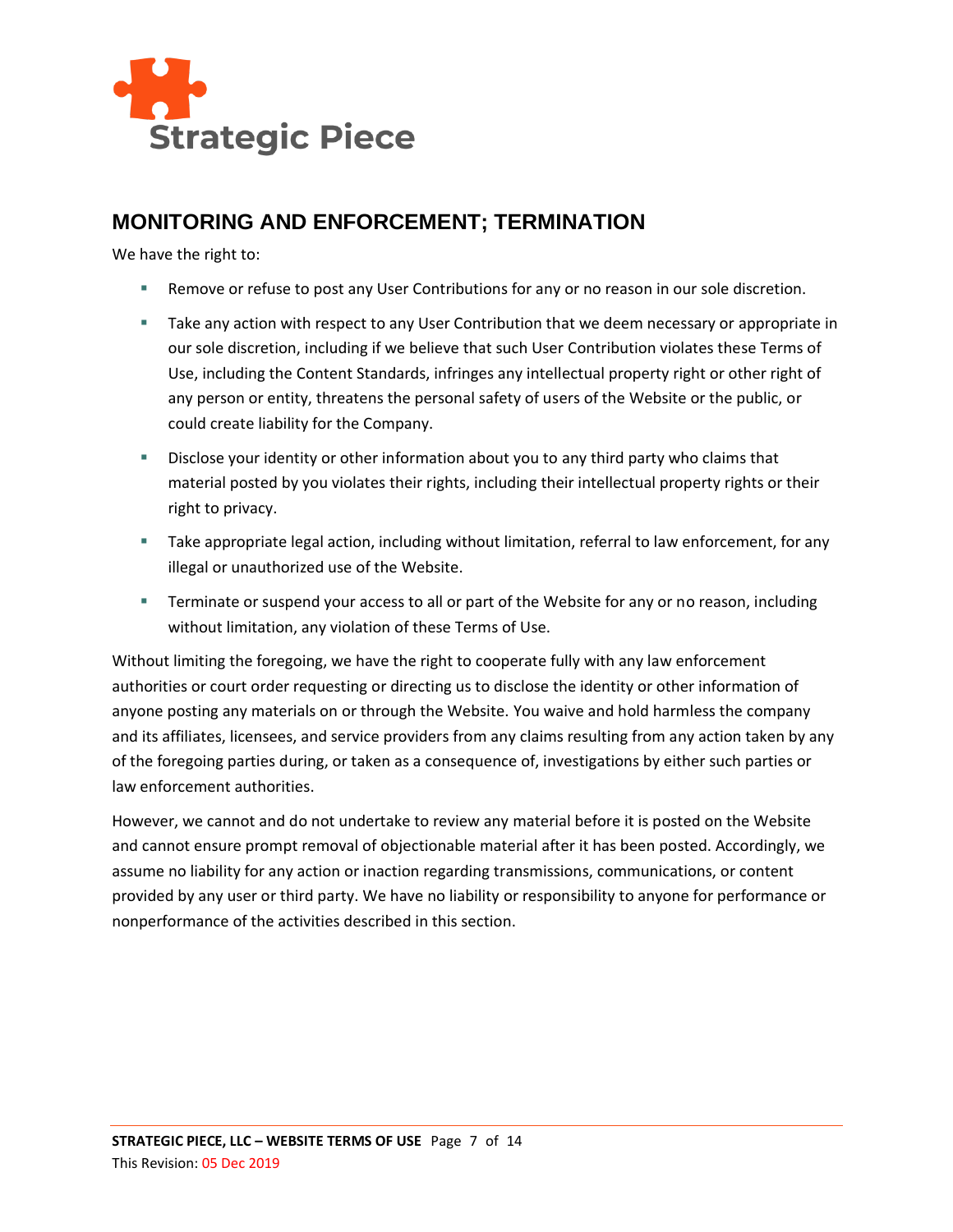

## <span id="page-7-0"></span>**CONTENT STANDARDS**

These content standards apply to any and all User Contributions and use of Interactive Services. User Contributions must in their entirety comply with all applicable federal, state, local, and international laws and regulations. Without limiting the foregoing, User Contributions must not:

- Contain any material that is defamatory, obscene, indecent, abusive, offensive, harassing, violent, hateful, inflammatory, or otherwise objectionable.
- **Promote sexually explicit or pornographic material, violence, or discrimination based on race,** sex, religion, nationality, disability, sexual orientation, or age.
- **EXED** Infringe any patent, trademark, trade secret, copyright, or other intellectual property or other rights of any other person.
- Violate the legal rights (including the rights of publicity and privacy) of others or contain any material that could give rise to any civil or criminal liability under applicable laws or regulations or that otherwise may be in conflict with these Terms of Use and our [Privacy Policy.](http://www.strategicpiece.com/privacy-policy)
- Be likely to deceive any person.
- **•** Promote any illegal activity, or advocate, promote, or assist any unlawful act.
- Cause annoyance, inconvenience, or needless anxiety or be likely to upset, embarrass, alarm, or annoy any other person.
- **EXED IMM** Impersonate any person or misrepresent your identity or affiliation with any person or organization.
- **EXECT** Involve commercial activities or sales, such as contests, sweepstakes, and other sales promotions, barter, or advertising.
- **EX** Give the impression that they emanate from or are endorsed by us or any other person or entity, if this is not the case.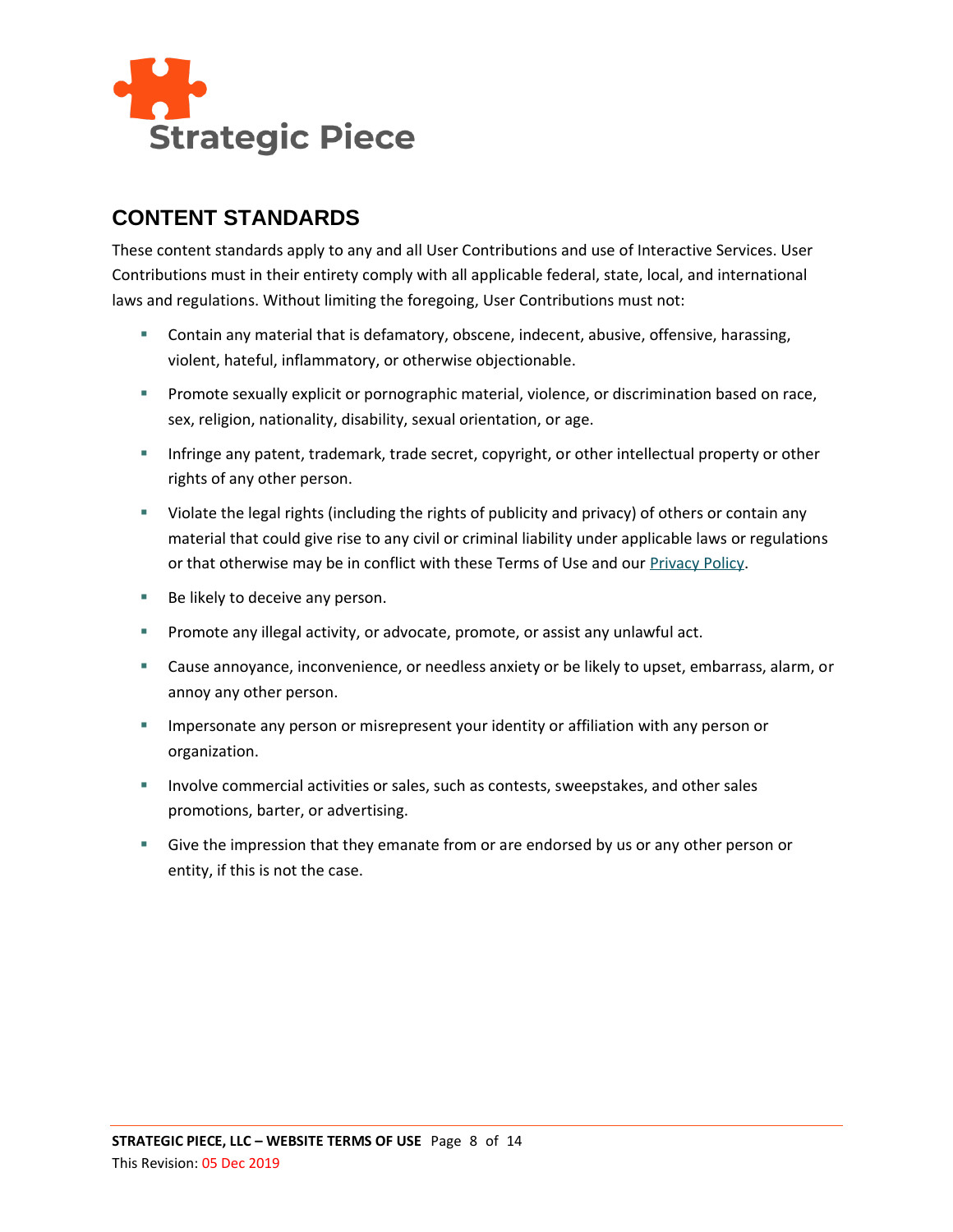

## **COPYRIGHT INFRINGEMENT**

If you believe that any User Contributions violate your copyright, please send us a notice of copyright infringement t[o info@strategicpiece.com.](mailto:info@strategicpiece.com) It is the policy of the Company to terminate the user accounts of repeat infringers.

## **RELIANCE ON INFORMATION POSTED**

The information presented on or through the Website is made available solely for general information purposes. We do not warrant the accuracy, completeness, or usefulness of this information. Any reliance you place on such information is strictly at your own risk. We disclaim all liability and responsibility arising from any reliance placed on such materials by you or any other visitor to the Website, or by anyone who may be informed of any of its contents.

This Website may include content provided by third parties, including materials provided by other users, bloggers, and third-party licensors, syndicators, aggregators, and/or reporting services. All statements and/or opinions expressed in these materials, and all articles and responses to questions and other content, other than the content provided by the Company, are solely the opinions and the responsibility of the person or entity providing those materials. These materials do not necessarily reflect the opinion of the Company. We are not responsible, or liable to you or any third party, for the content or accuracy of any materials provided by any third parties.

## **CHANGES TO THE WEBSITE**

We may update the content on this Website from time to time, but its content is not necessarily complete or up to date. Any of the material on the Website may be out of date at any given time, and we are under no obligation to update such material.

## **INFORMATION ABOUT YOU AND YOUR VISITS TO THE WEBSITE**

All information we collect on this Website is subject to our [Privacy Policy.](http://www.strategicpiece.com/privacy-policy) By using the Website, you consent to all actions taken by us with respect to your information in compliance with the Privacy Policy.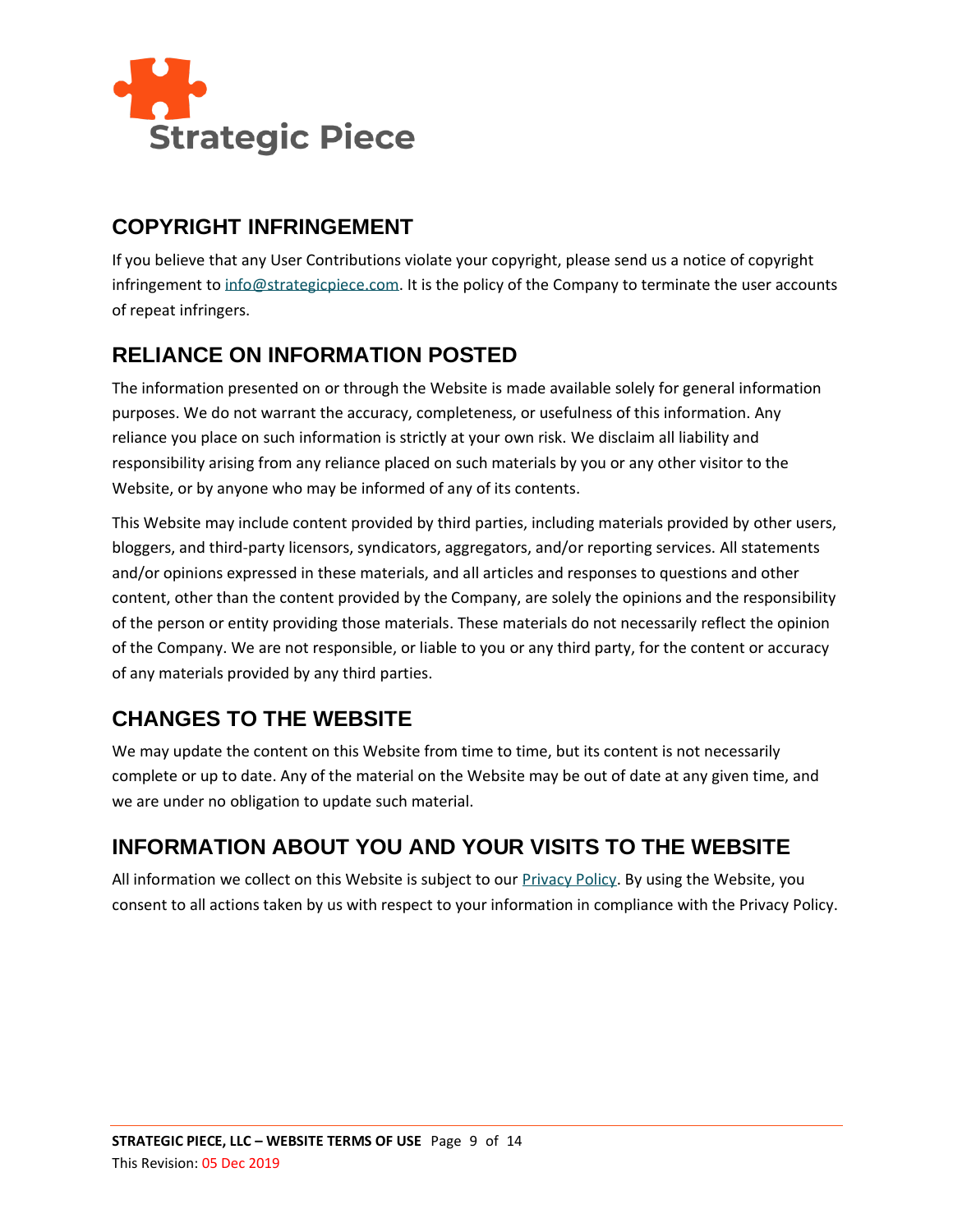

#### <span id="page-9-0"></span>**LINKING TO THE WEBSITE AND SOCIAL MEDIA FEATURES**

You may link to our homepage or other publicly available webpages, provided you do so in a way that is fair and legal and does not damage our reputation or take advantage of it, but you must not establish a link in such a way as to suggest any form of association, approval, or endorsement on our part without our express written consent.

This Website may provide certain social media features that enable you to:

- **EXECT 1** Link from your own or certain third-party websites to certain content on this Website.
- **EXECT** Send emails or other communications with certain content, or links to certain content, on this Website.
- Cause limited portions of content on this Website to be displayed or appear to be displayed on your own or certain third-party websites.

You may use these features solely as they are provided by us, solely with respect to the content they are displayed with and otherwise in accordance with any additional terms and conditions we provide with respect to such features. Subject to the foregoing, you must not:

- Establish a link from any website that is not owned by you.
- Cause the Website or portions of it to be displayed on, or appear to be displayed by, any other site, e.g. by framing, deep linking, or in-line linking.
- Link to any part of the Website other than the homepage.
- **■** Otherwise take any action with respect to the materials on this Website that is inconsistent with any other provision of these Terms of Use.

The website from which you are linking, or on which you make certain content accessible, must comply in all respects with the Content Standards set out in these Terms of Use.

You agree to cooperate with us in causing any unauthorized framing or linking to stop. We reserve the right to withdraw linking permission without notice.

We may disable all or any social media features and any links at any time without notice in our discretion.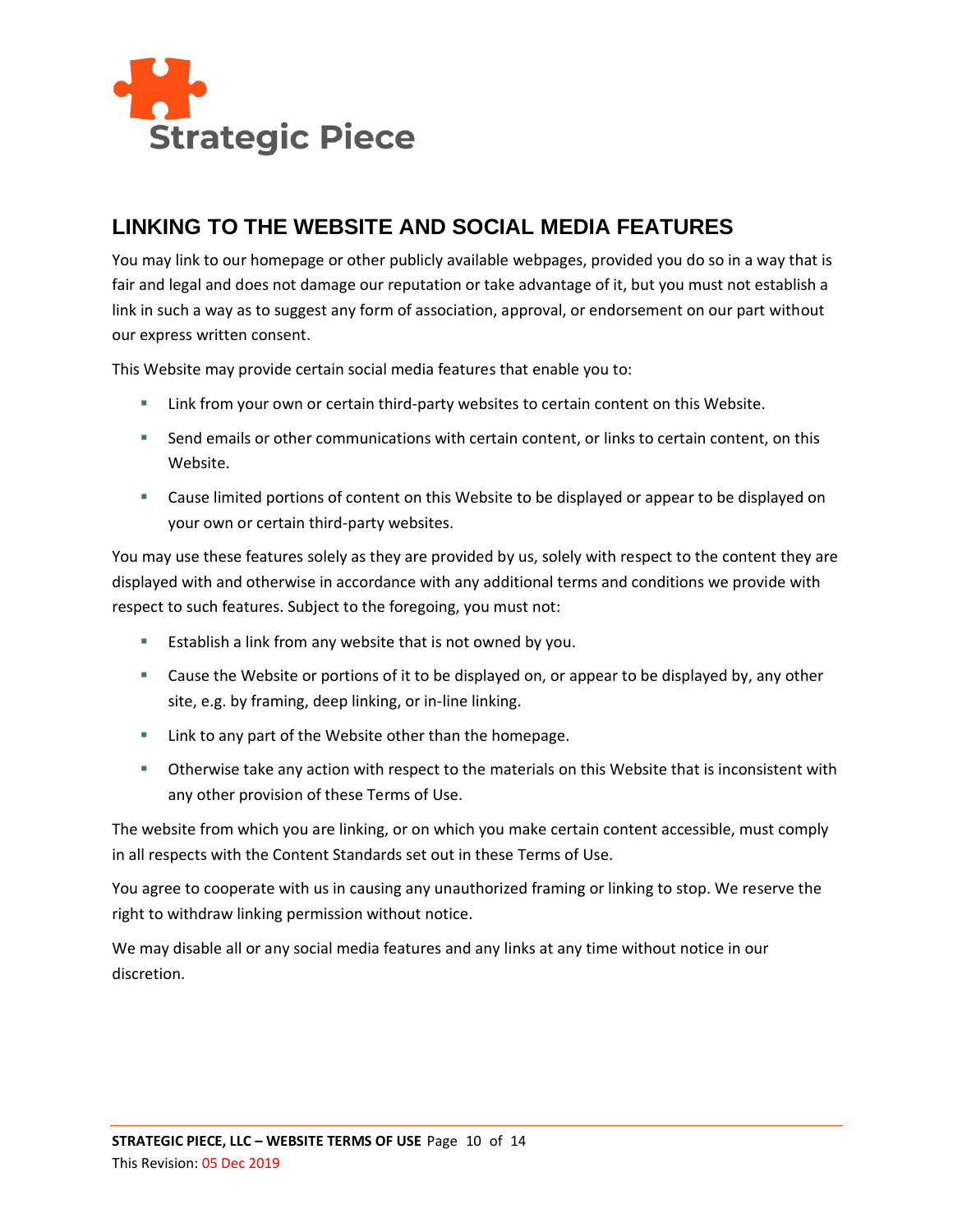

#### **LINKS FROM THE WEBSITE**

If the Website contains links to other sites and resources provided by third parties, these links are provided for your convenience only. This includes links contained in advertisements, including banner advertisements and sponsored links. We have no control over the contents of those sites or resources and accept no responsibility for them or for any loss or damage that may arise from your use of them. If you decide to access any of the third-party websites linked to this Website, you do so entirely at your own risk and subject to the terms and conditions of use for such websites.

## **GEOGRAPHIC RESTRICTIONS**

The owner of the Website is based in the state of Texas in the United States. We provide this Website for use only by persons located in the United States. We make no claims that the Website or any of its content is accessible or appropriate outside of the United States. Access to the Website may not be legal by certain persons or in certain countries. If you access the Website from outside the United States, you do so on your own initiative and are responsible for compliance with local laws.

# **DISCLAIMER OF WARRANTIES**

You understand that we cannot and do not guarantee or warrant that files available for downloading from the internet or the Website will be free of viruses or other destructive code. You are responsible for implementing sufficient procedures and checkpoints to satisfy your particular requirements for antivirus protection and accuracy of data input and output, and for maintaining a means external to our site for any reconstruction of any lost data. To the fullest extent provided by law, we will not be liable for any loss or damage caused by a distributed denial-of-service attack, viruses, or other technologically harmful material that may infect your computer equipment, computer programs, data, or other proprietary material due to your use of the website or any services or items obtained through the website or to your downloading of any material posted on it, or on any website linked to it.

Your use of the website, its content, and any services or items obtained through the website is at your own risk. The website, its content, and any services or items obtained through the website are provided on an "as is" and "as available" basis, without any warranties of any kind, either express or implied.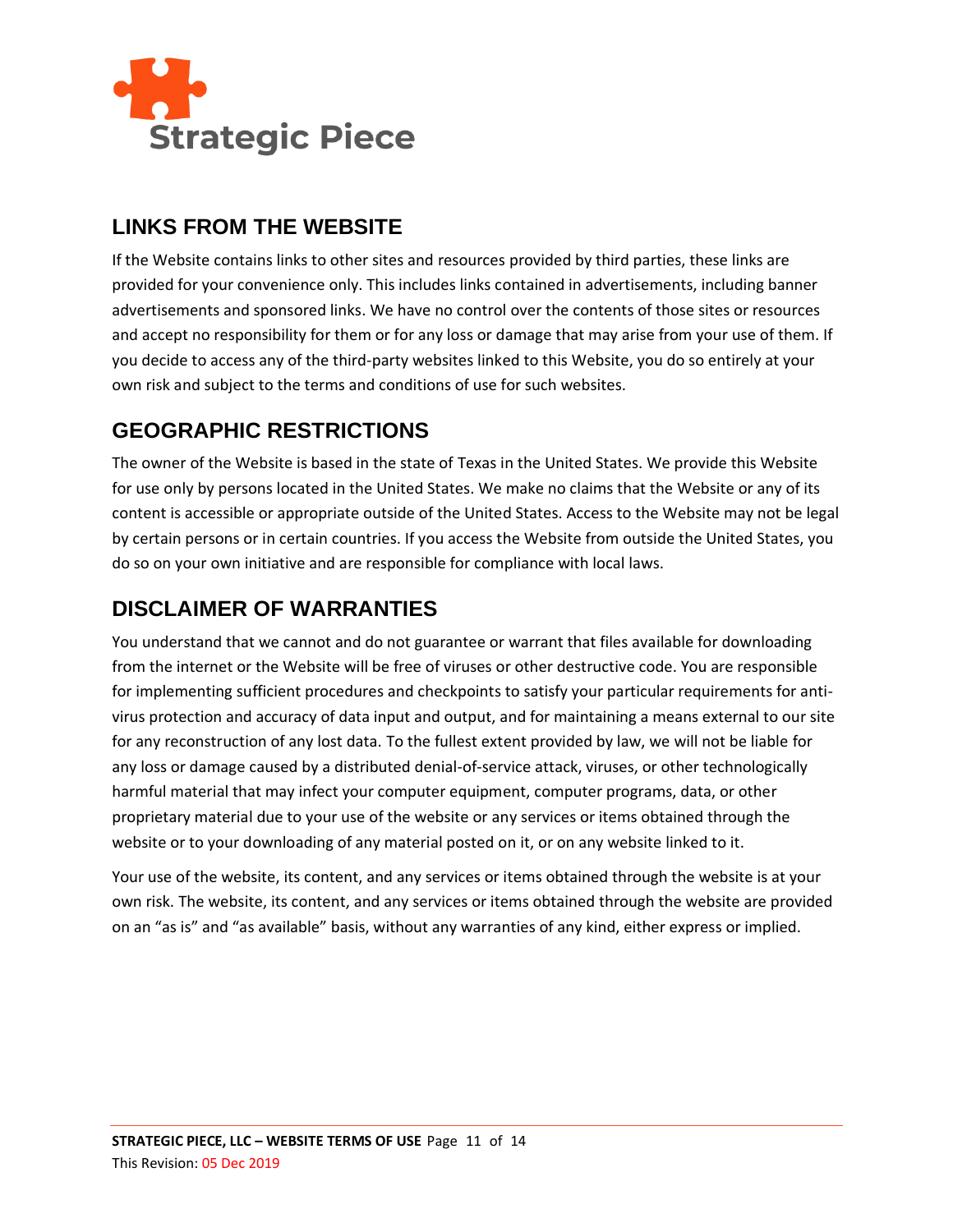

Neither the company nor any person associated with the company makes any warranty or representation with respect to the completeness, security, reliability, quality, accuracy, or availability of the website. Without limiting the foregoing, neither the company nor anyone associated with the company represents or warrants that the website, its content, or any services or items obtained through the website will be accurate, reliable, error-free, or uninterrupted, that defects will be corrected, that our site or the server that makes it available are free of viruses or other harmful components, or that the website or any services or items obtained through the website will otherwise meet your needs or expectations. You acknowledge and agree that any access to or use of the website is at your own risk.

To the fullest extent provided by law, the company hereby disclaims all warranties of any kind, whether express or implied, statutory, or otherwise, including but not limited to any warranties of merchantability, non-infringement, and fitness for particular purpose.

The foregoing does not affect any warranties that cannot be excluded or limited under applicable law.

## **LIMITATION ON LIABILITY**

To the fullest extent provided by law, in no event will the company, its affiliates, or their licensors, service providers, employees, agents, officers, managers, members or directors (collectively, the "**company parties**") be liable for damages of any kind, under any legal theory, arising out of or in connection with your use, or inability to use, the website, any websites linked to it, any content on the website or such other websites, including any direct, indirect, special, incidental, consequential, or punitive damages, including but not limited to, personal injury, pain and suffering, emotional distress, loss of revenue, loss of profits, loss of business or anticipated savings, loss of use, loss of goodwill, loss of data, and whether caused by tort (including negligence), breach of contract, or otherwise, even if foreseeable.

In no event shall the company parties' aggregate liability for all claims related to the website or license thereof exceed twenty U.S. dollars (\$20) or the total amount of fees received by the company from you for the use of paid services during the past six months, whichever is greater.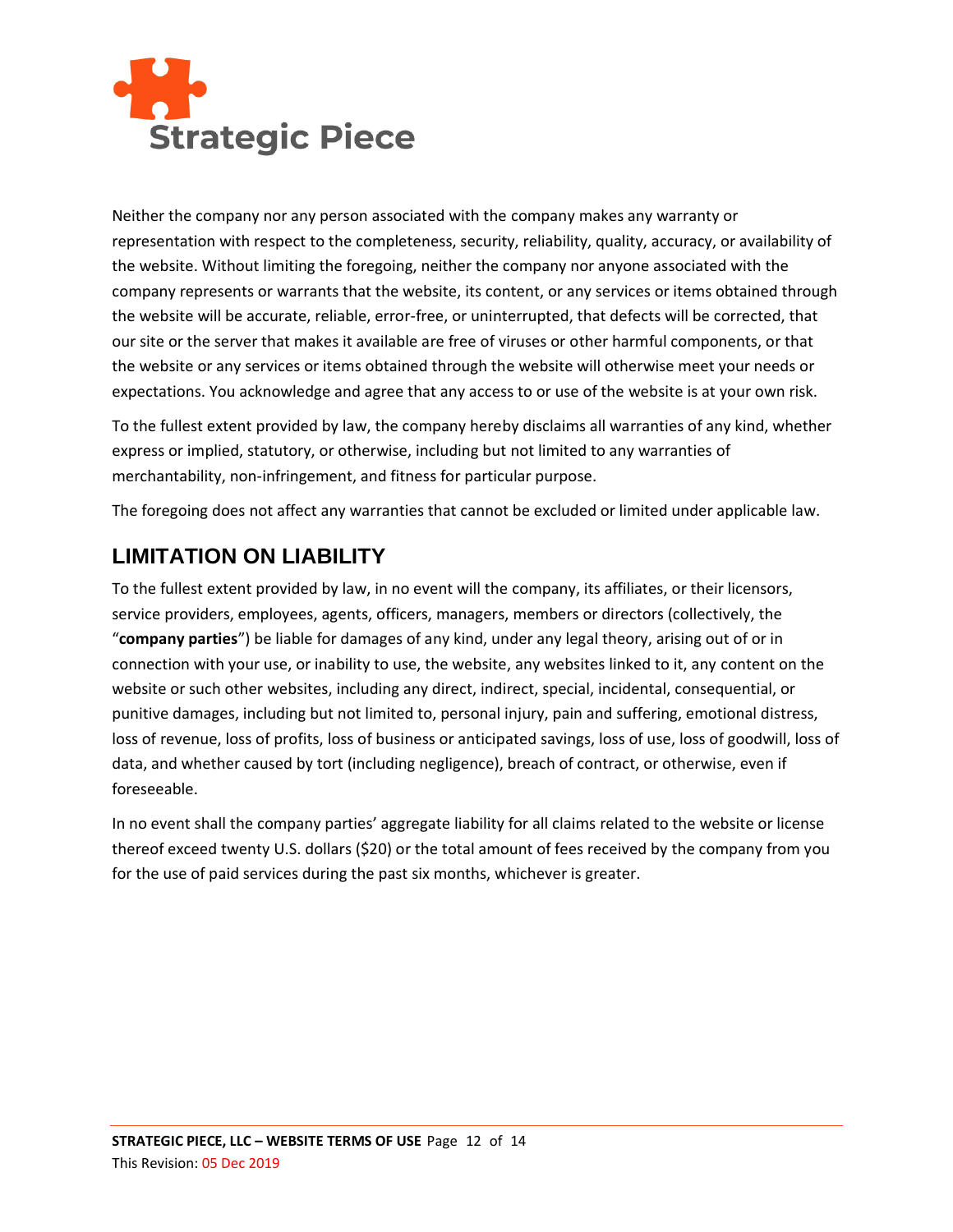

You acknowledge and agree that the disclaimers and the limitations of liability set forth in these terms of use reflect a reasonable and fair allocation of risk between you and the company parties, and that these limitations are an essential basis to the company's ability to make the license available to you on an economically feasible basis.

The foregoing does not affect any liability that cannot be excluded or limited under applicable law.

#### **INDEMNIFICATION**

You agree to defend, indemnify, and hold harmless the Company, its affiliates, licensors, and service providers, and its and their respective officers, directors, employees, contractors, agents, licensors, suppliers, successors, and assigns from and against any claims, liabilities, damages, judgments, awards, losses, costs, expenses, or fees (including reasonable attorneys' fees) arising out of or relating to your violation of these Terms of Use or your use of the Website, including, but not limited to, your User Contributions, any use of the Website's content, services, and products other than as expressly authorized in these Terms of Use or your use of any information obtained from the Website.

#### **GOVERNING LAW AND JURISDICTION**

All matters relating to the Website and these Terms of Use and any dispute or claim arising therefrom or related thereto (in each case, including non-contractual disputes or claims), shall be governed by and construed in accordance with the internal laws of the State of Texas without giving effect to any choice or conflict of law provision or rule of any jurisdiction.

Any legal suit, action, or proceeding arising out of, or related to, these Terms of Use or the Website shall be instituted exclusively in the federal courts of the United States or the courts of the State of Texas, in each case located in Harris County, although we retain the right to bring any suit, action, or proceeding against you for breach of these Terms of Use in your country of residence or any other relevant country. You waive any and all objections to the exercise of jurisdiction over you by such courts and to venue in such courts.